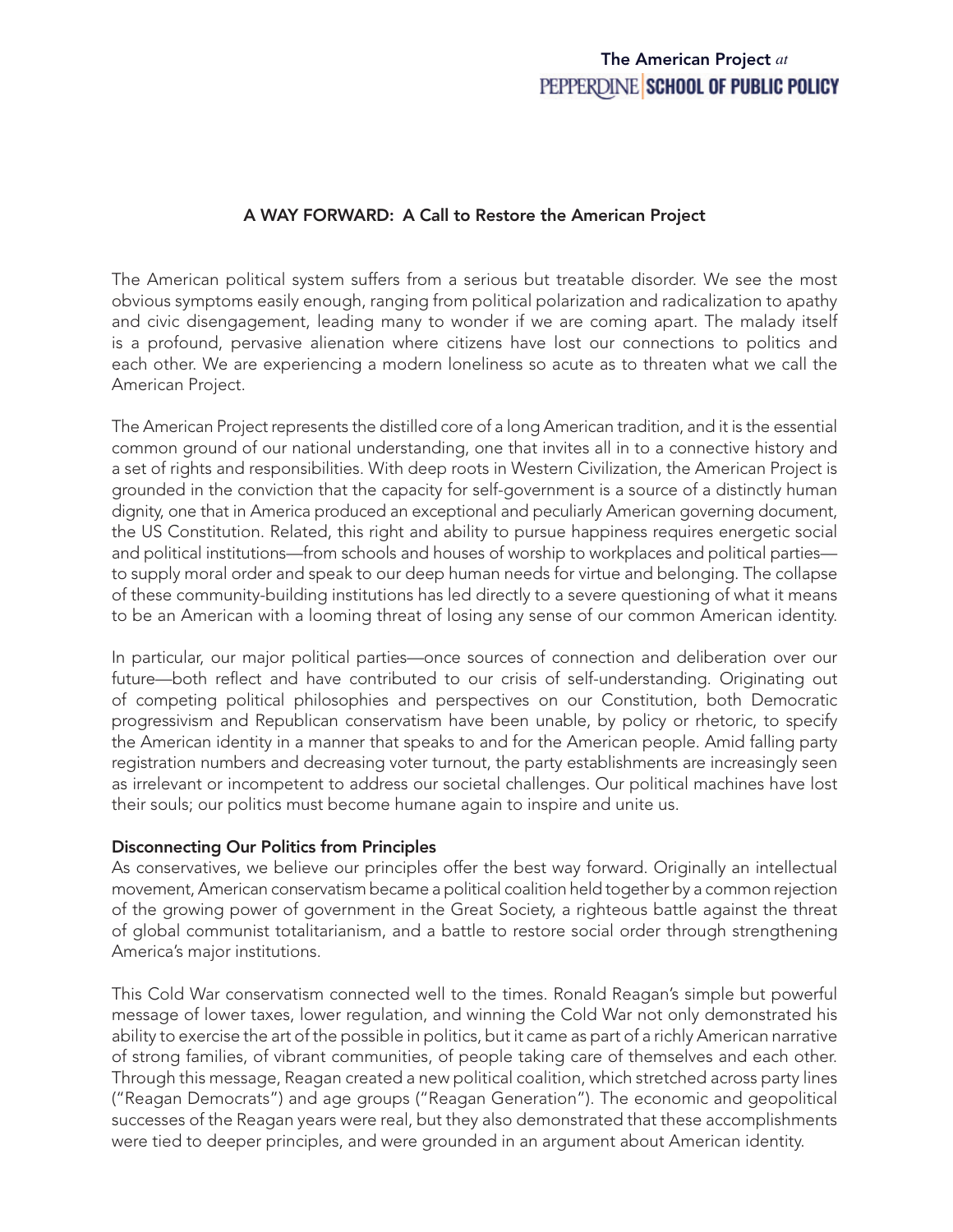Victory in the 1980's produced a new political environment and ought to have caused the conservative movement to refocus its energy. In the hands of the Republican Party, the simple equation of economic policies meant to produce growth became a simplistic mantra for winning elections. The forces of globalization altered dramatically the economic conditions in which national policy functioned. For decades, the Republican Party largely ignored these realities while seeing success through the narrow lens of technological progress and fast rising profits. Those left behind—including millions with traditional moral and religious beliefs—had these beliefs ridiculed and even criminalized by powerful institutions beyond the reach of the American citizen. These Americans heard only empty promises from the one political party that claimed to represent them.

Conservatives were not the only movement to recognize the problem of radical individualism and alienation. Some American progressives also observed it, and responded by defining "community" through the creation of identity politics, elevating ethnic, racial and sexual qualities to the point where the self is seen as fully determined by these characteristics. Though promising a communitarian fix, it created a paradoxically exclusionary politics, limiting membership to those possessing very particular identities, and confining individuals into immoveable categories of those with and without "privilege."

In addition to identity politics, a different progressive solution embraces the abstraction of a global citizen not bound by nationhood. We see this definition manifested in issues ranging from immigration to international trade. Borders are dismissed as arbitrary, when they actually define nations as places possessing unique histories, cultures, and thereby, affiliation.

In an era demanding deeper and more frequent points of attachment, progressives have turned the American motto—E Pluribus Unum ("Out of many, one")—on its head, defining it either as all diversity and no unity, or all unity without diversity. These newer conceptions of progressive community demand strong government involvement to establish and protect their frameworks of identity and connection—often of an unelected administrative type. As a result, progressives hold dearly to the one community that makes their philosophy possible. For them, "government is the one thing we all belong to."

### A Way Forward: A Conservatism of Connection

America needs a new way forward. Despite big challenges, we will find it. Ours is a hopeful endeavor. For the American Project to be restored, America's conservative principles must be articulated anew to connect Americans to an American Project for the 21st century.

Authentic conservatism is essentially about three connections: 1. Connection to the Past: We retain from our heritage what is valuable and worth cherishing, 2. Connection to Our Future: We innovate as conditions change to adapt inherited ways to new conditions, 3. Connection to One Another: Through America's famed mediating institutions, we connect to one another in achieving the common good. In his last major political address to the GOP Convention of 1992, Ronald Reagan perfectly connected these three elements: "We can no longer judge each other on the basis of what we are, but must, instead, start finding out who we are. In America, our origins matter less than our destinations and that is what democracy is all about."

American conservatism recognizes that today's crisis of spirit has repeated itself throughout our history. Episodes of alienation and estrangement not only punctuate our history, but also reveal our deepest ongoing challenge. America's gradual incorporation of an astonishing array of peoples and cultures into a common civilization is a true, powerful, and profoundly important story, even as each stage of that development as a nation has required us to overcome tragic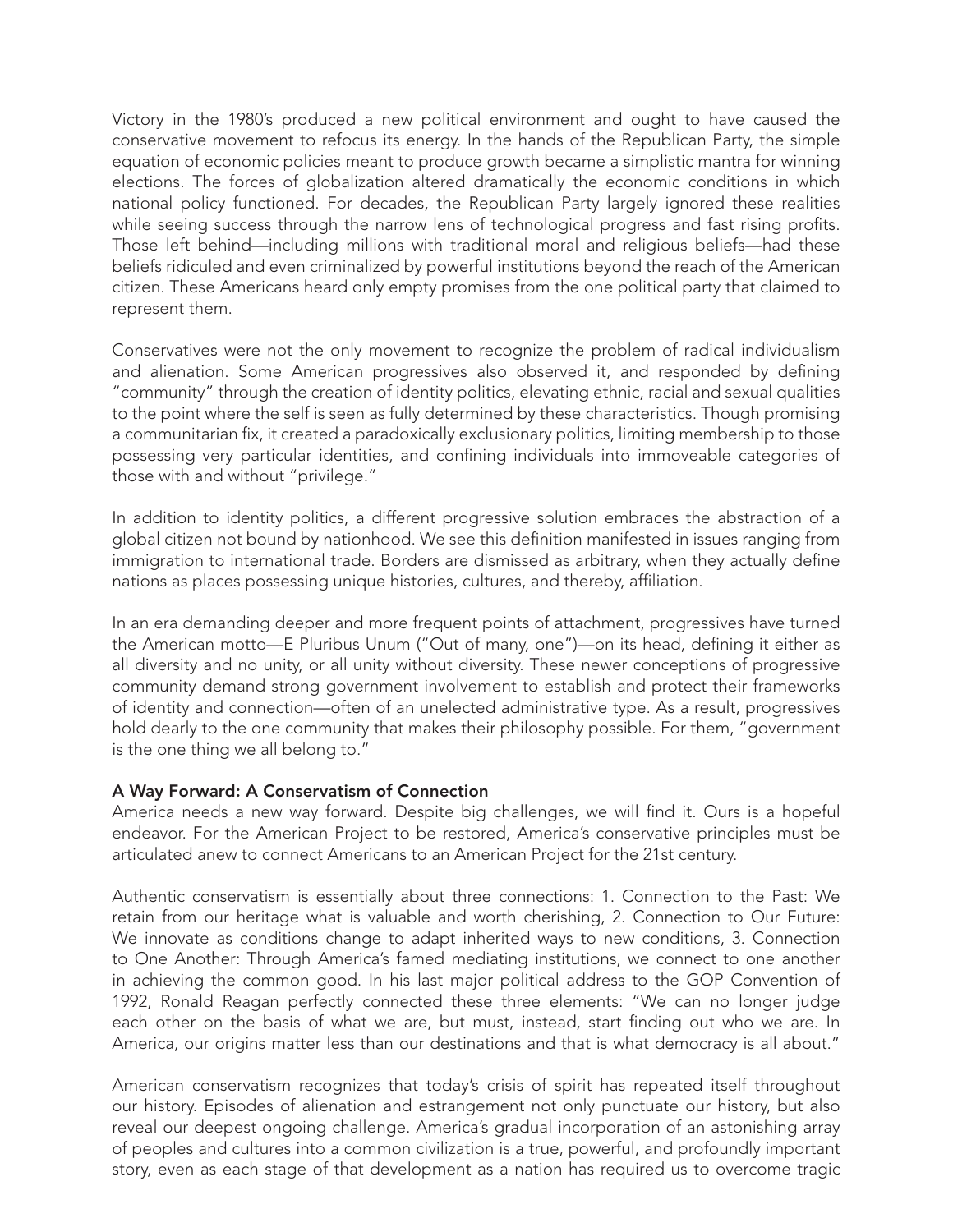periods of exclusion, particularly racial and ethnic exclusion. This too, is an "identity politics" of a very dangerous sort, which must be rejected.

We must restore the American Project by repairing the three conservative connections that demonstrate our principles and draw us into the risky but rewarding work of active citizenship.

#### Restoring the American Project by Reclaiming Conservative Principles

To restore the American Project, we, the signatories of this document, call on our political institutions, and the conservative movement specifically, to restore the following institutions to their rightful places as platforms for connection and progress:

#### 1. America Must Restore Government as a Facilitator of Civic Institutions

The Constitution's design of limited government was never an end in itself, but the necessary precondition for self-government expressed through community and civic organizations. Americans' community building can be seen every day in the response to personal, social, and natural disasters. America is the world's most charitable nation with the greatest number of volunteers. This accomplishment has always demanded governing structures that enable this compassion by limiting its own intrusion into the spheres where civil society operates, providing the freedoms necessary for these groups to continue in their mission-based work. Government must become again the servant of the people not our master. Rebuilding civic trust between government and citizens demands an acknowledgement that many of the best solutions to society's problems occur in local communities not national bureaucracies. We seek government that facilitates and does not crowd out our civil society. This requires a renewed commitment to federalism, localism and subsidiarity.

#### 2. America Must Restore Work as a Civic Institution, While Advancing True Free Markets

Americans have always valued hard work, and the role it plays in the creation of community, the realization of personal purpose, and self-worth. Our increased standards of living and diversity of vocations developed through the action of entrepreneurs operating in relatively free markets. The free and competitive markets of American capitalism have been the greatest engine for social equality, the decrease of poverty and the eradication of illness in the history of the world. It harnesses our innovative spirit. This is the core of the American Dream and we must work to make sure the rising generation believes in this as a real opportunity.

Today, these commercial practices have been shaken in the face of persistent threats. Americans are again questioning the fairness and freeness of trade agreements struck between national governments in consultation with international companies sometimes more incentivized to corner markets than to open them. National and even local concerns should be respected in the formation of trade policy. To this end, while we remain opposed to public sector unionization, we call on conservatives to rethink their longstanding opposition to private sector unions, and to prioritize entrepreneurial competition in the marketplace.

### 3. America Must Restore Education as a Civic Institution

From our founding, Americans viewed formal education—from elementary school through college—as not simply providing skills for the marketplace, but also skills for citizenship. Testing and surveys have revealed the woeful state of our civics education in elementary and secondary levels, and we call on these institutions to better incorporate not only the "names and dates" of America's distinctive history into their curricula, but also the central importance of civic virtue and its formative institutions, including the military. At the collegiate level, multiple studies have uncovered the lack of "viewpoint diversity" in America's social science faculties. Researching and teaching in subject matter so deeply related to preparing